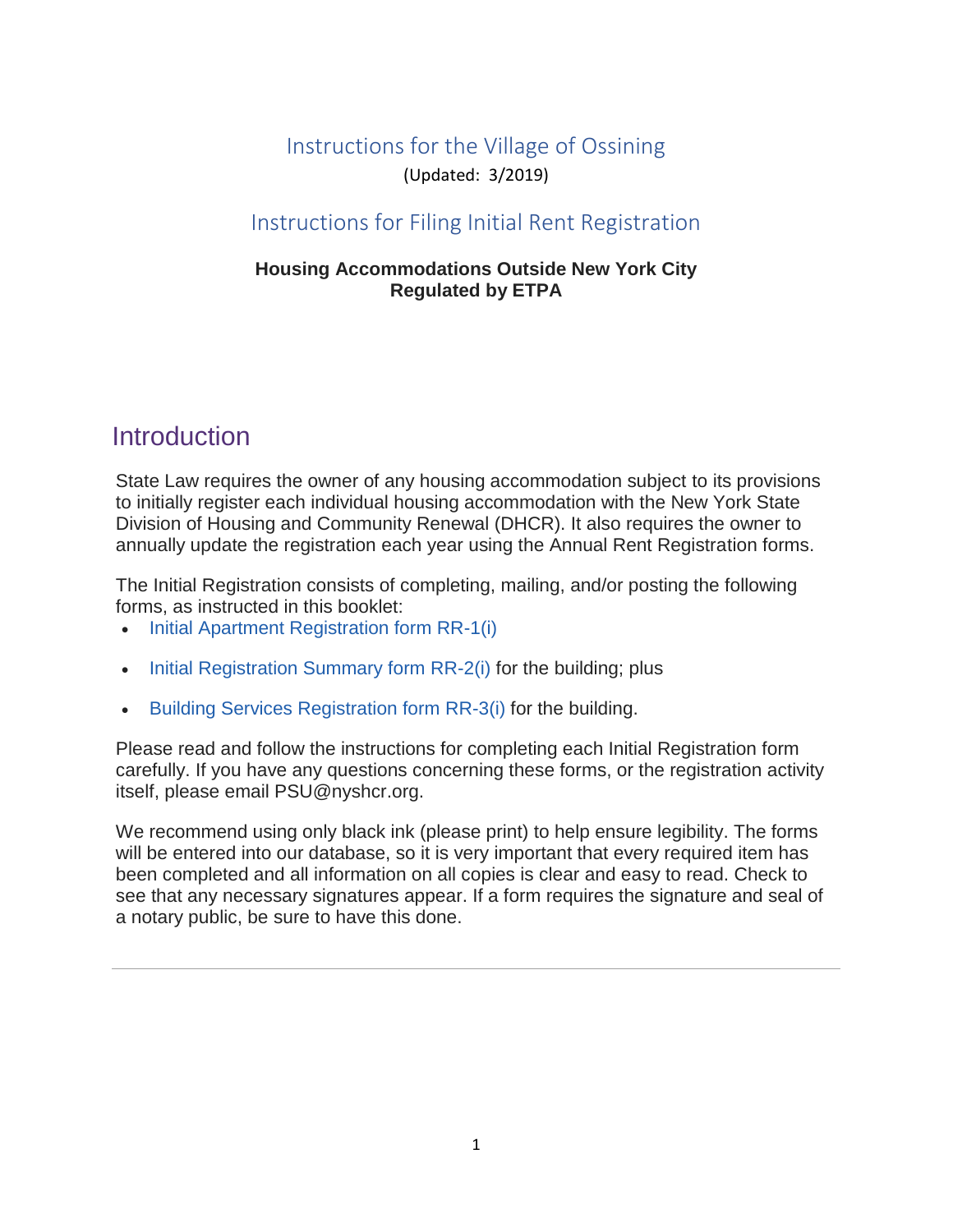# DHCR Filing/Contact Information

For assistance in completing this initial registration packet, please submit an email to [PSU@nyshcr.org.](mailto:PSU@nyshcr.org)

For general information, including forms, applications, and printed material, please access the following link: https://hcr.ny.gov/ and/or email [RentInfo@nyshcr.org.](mailto:RentInfo@nyshcr.org)

# Filing the Initial Registration with DHCR

Please follow the steps below:

Place one copy of the Initial Registration Summary form and one copy of the Initial Building Services form on top of the stack of Initial Apartment Registration forms.

**NOTE: If the information being provided in this initial registration is being established in whole or in part by a municipal regulatory agreement and/or Tax Benefit Program, copies of relevant pages including established rents need to be submitted along with an explanatory cover letter and the required registrations forms.**

Keep a copy of the forms for your records.

Place the registration forms and all related material in an envelope large enough to hold them flat and mail them to:

## **DHCR/ORA Rent Registration Unit**

92-31 Union Hall Street Jamaica, NY 11433

# Incomplete Submissions

Please take note, incomplete and/or incorrect submissions not accepted for processing may be returned by mail with a DHCR notice or DHCR may contact the owner and/or managing agent by phone and/or email to attempt to resolve filing issue(s). When completing these forms, please enter phone numbers (including extensions) and email addresses to best reach you with.

**Reminder:** when serving the tenant with a copy of the Initial Apartment Registration Form, service must be made by certified mail and owners should keep a copy of proof of mailing.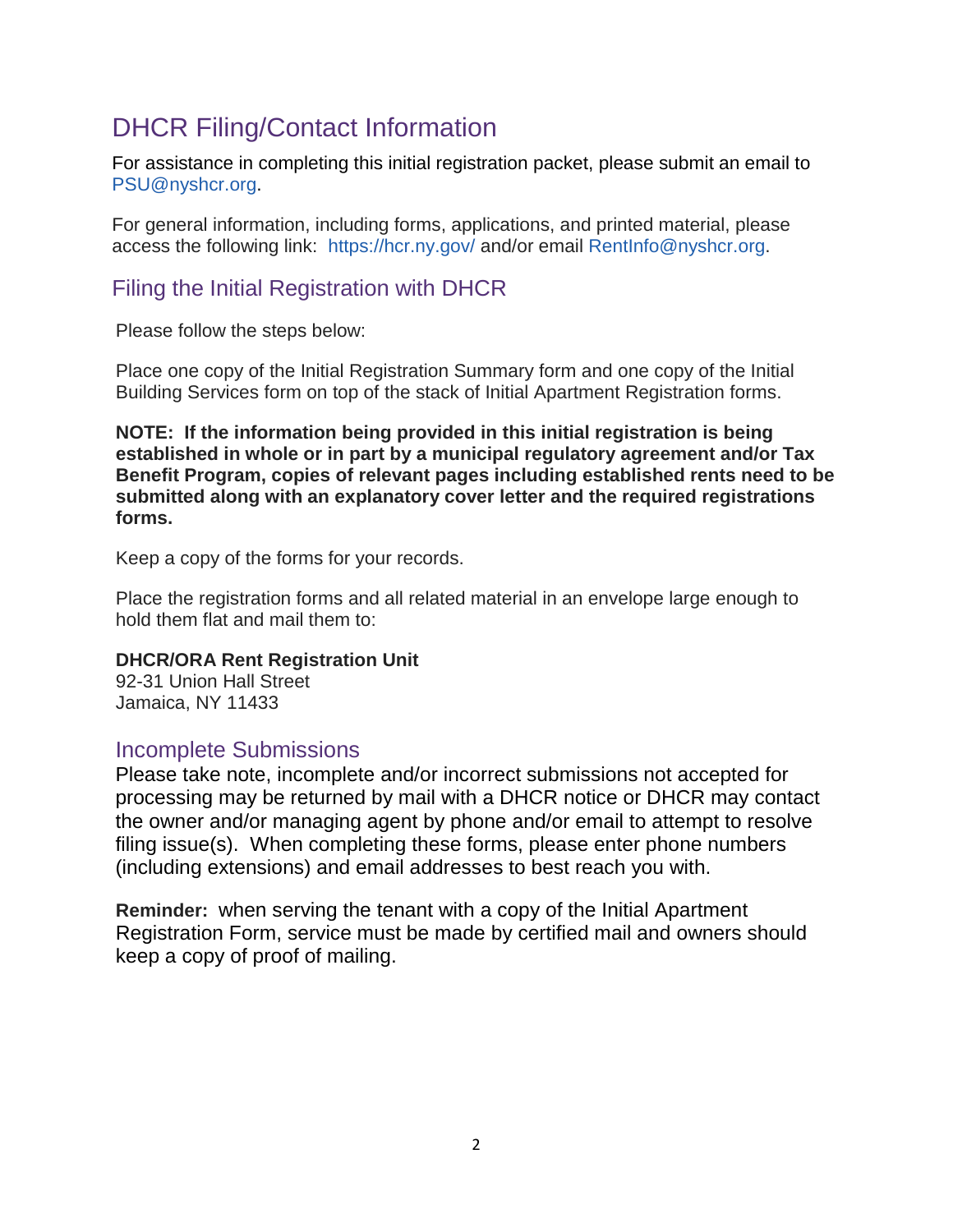# Apartment Registration

### **Use this form to report the Initial Apartment Registration for the following:**

•The Apartment is in a building which has never been registered with DHCR (see item 16a).

# Completing the Initial Apartment Registration form RR-1(i)

This form needs to be filed only for occupied apartments. It must be served on the occupant by certified mail. Owners should maintain proof of mailing.

Owners are also advised that occupants/tenants will have the right to file a Fair Market Rent Appeal (FMRA) with the DHCR.

If an apartment is **vacant** on the date of the Initial Building Registration and becomes occupied after that date, an Initial Apartment Registration form must be completed and mailed to the tenant within ninety (90) days after occupancy begins**.**

### **One copy of the Initial Apartment registration form is supplied to the tenant by certified mail, one copy is retained by the building owner, and one copy is mailed to DHCR.**

If the tenant in occupancy on the date in item 1 is not still in occupancy, the tenant currently in occupancy must receive the tenant's copy of this Initial Apartment Registration form.

### Item 1 - Date apartment became subject to Rent Stabilization

The Village of Ossining adopted The Emergency Tenant Protection Act (ETPA), effective September 5, 2018. This is the date that the building and the occupied apartments became subject to Rent Stabilization. For apartments that were vacant on that date and become subsequently occupied, enter the date of initial occupancy.

### Item 2 - Date of this Initial Registration

Enter the date on which the Initial Apartment Registration form is being completed.

### Item 3 - Building ID Number

Do not complete this item. DHCR will assign a Building ID Number upon receipt of your submission. You will be notified of the number assigned by mail.

### Item 4 - Street Address

Enter the principal address of the building. If there are multiple entrances (ex- garden complex) on different streets, list each of these with the principal address first. If the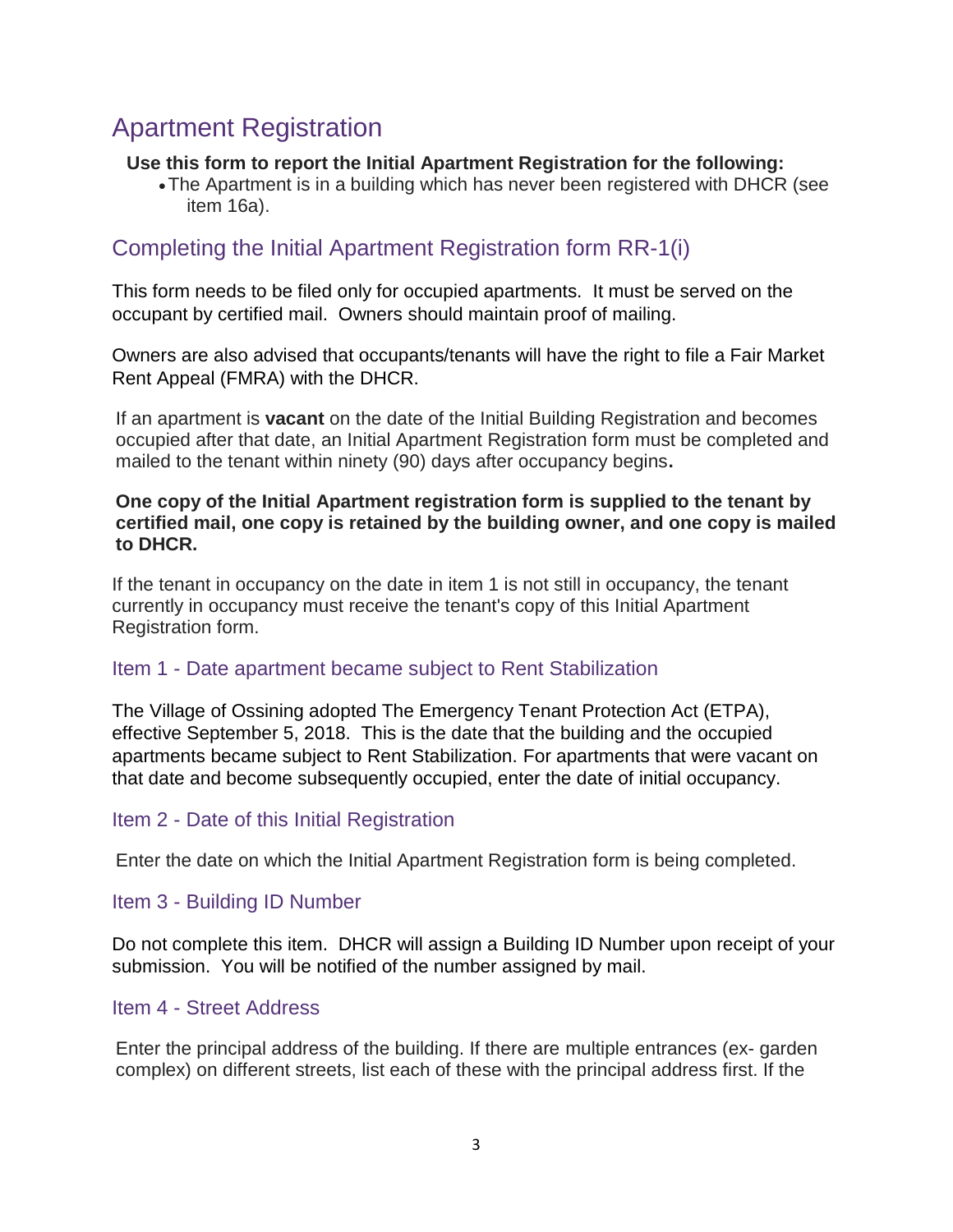building is known by a specific name, enter that name here also. Do not use any abbreviations; spell out words completely (East, West, Road, Court, etc.).

Item 5 - City, Town or Village

Enter the name of the city, town, or village. Do not abbreviate.

Item 6 - Zip Code

Enter the zip code.

Item 7 - County

Enter the county name. Do not abbreviate.

Item 8 - Apartment Number or Location

Enter the apartment number.

#### Item 9 - Total Number of Rooms in Apartment

Enter the total number of rooms in the apartment as follows: count all rooms that have windows and contain at least 60 square feet; count all rooms that have no windows and contain at least 80 square feet; then add one room for any windowless kitchen measuring at least 59 square feet. Do NOT count bathrooms, half rooms, walk-in closets, etc.

Item 10 - Tenant Name(s)

For each tenant who is occupying the apartment on the date in item 1, enter the name(s).

For Apartments that are owner-occupied or occupied by a family member of the owner without payment of any rent, or employee-occupied at the time of Initial Registration, in the section for the Tenant name (Item 10), enter "Owner" or "Employee". Please note, while the apartments are "Temporary Exempt", these apartments do have Rent Stabilization status.

Apartments that are occupied for commercial/professional or other non-residential purposes **without** a change in the certificate of occupancy are also subject to Rent Stabilization. Please enter "Commercial/Professional". Please note, while the apartments are "Temporary Exempt", these apartments do have Rent Stabilization status.

If the building is operated exclusively for charitable purposes on a not-for-profit basis, or the tenant is affiliated to a not-for-profit institution, enter "Not-For-Profit" and the name of the tenant and/or not-for-profit institution. Please note, while the apartments are "Temporary Exempt", these apartments do have Rent Stabilization status.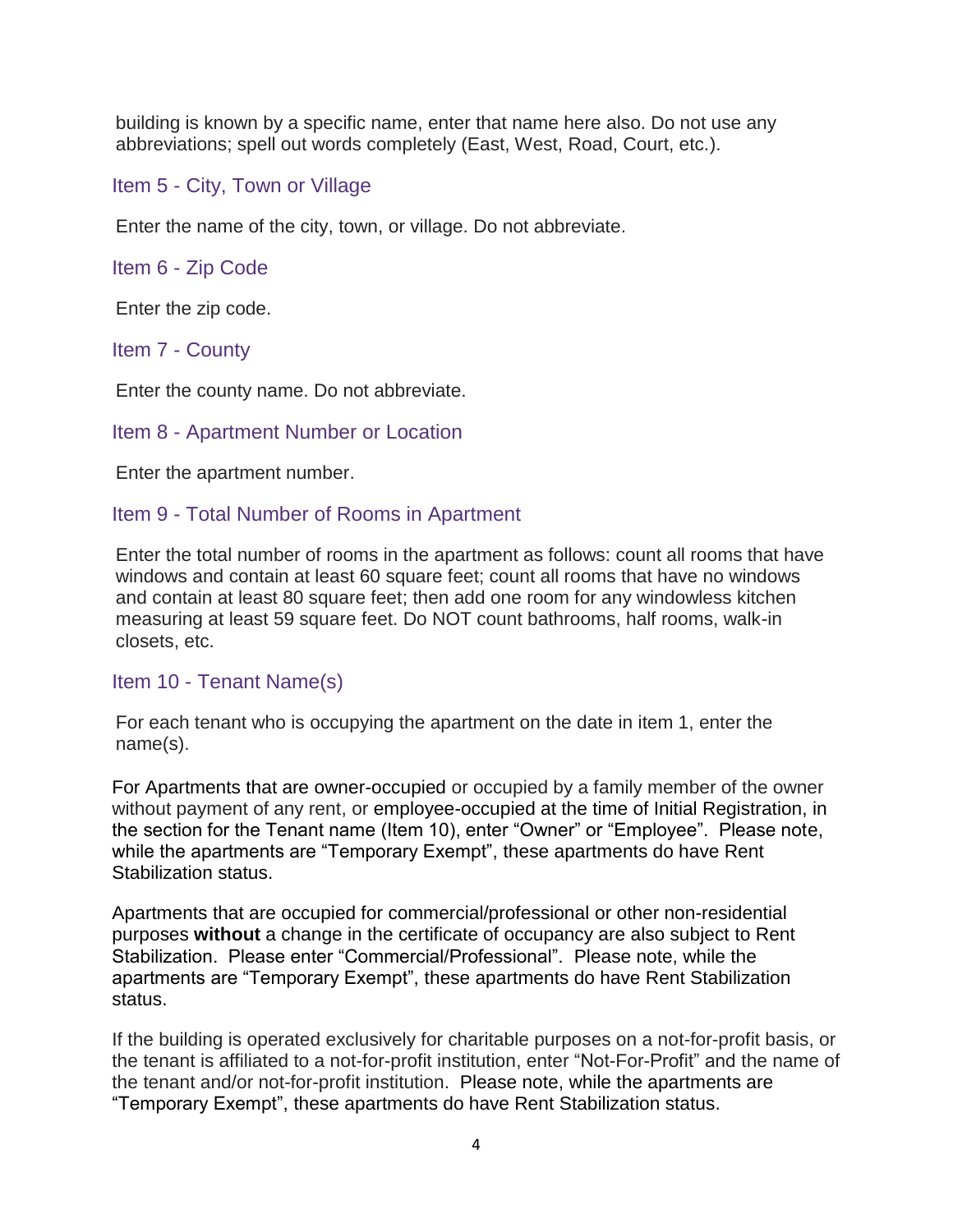### Item 11 - Lease Dates in effect on Date in Item 1

Enter the Beginning Lease Date and the Expiration Date for the lease in effect on the date in item 1.

If there is no written lease in effect, please leave this blank.

### Item 12 - Equipment and services included in rent

Place an "**X**" in the appropriate box for each of the pieces of equipment or services in item 12 which is provided by the building owner and which is included in the rental amount.

If you enter an "**X**" for owner-provided room air conditioners, also enter the total number of air conditioners provided.

If any additional piece of equipment or services is provided by the owner and included in the rent, enter an "**X**" in the box marked "**Other**," and specify the additional piece of equipment or service(s).

Item 13 - Equipment and services for which a separate charge is collected by owner

Enter an "**X**" in the appropriate box for each of the pieces of equipment or services in item 13 which is provided to this apartment by the building owner at a separate charge.

In addition: If you enter an "**X**" for garage space or parking space at a separate charge, also enter the monthly charge. If this is covered in a separate lease, enter the beginning and ending dates for that lease.

If you provide an additional piece of equipment or service(s) to this apartment for a separate charge, enter an "**X**" in the box marked "**Other**," and specify the additional piece of equipment or service(s).

If you collect a separate charge, such as a surcharge, not included in the rent and this surcharge is directed by a Regulatory Agreement, enter an "X" in the box marked "Other," and specify the reason for the surcharge and enter the amount.

### Item 14 - Legal Regulated Rent on Date in Item 1

Insert the rent for the apartment as of the date the apartment became subject to Rent Stabilization (the date in Item 1) and whether this amount is payable monthly or weekly. Please note, if a tenant is receiving a rent subsidy (ex- Section 8), enter the sum of their out-of-pocket payment and the subsidy.

For employee-occupied apartments and owner-occupied apartments, if a rent is charged and paid, enter the amount. If rent is not charged, enter 0.00.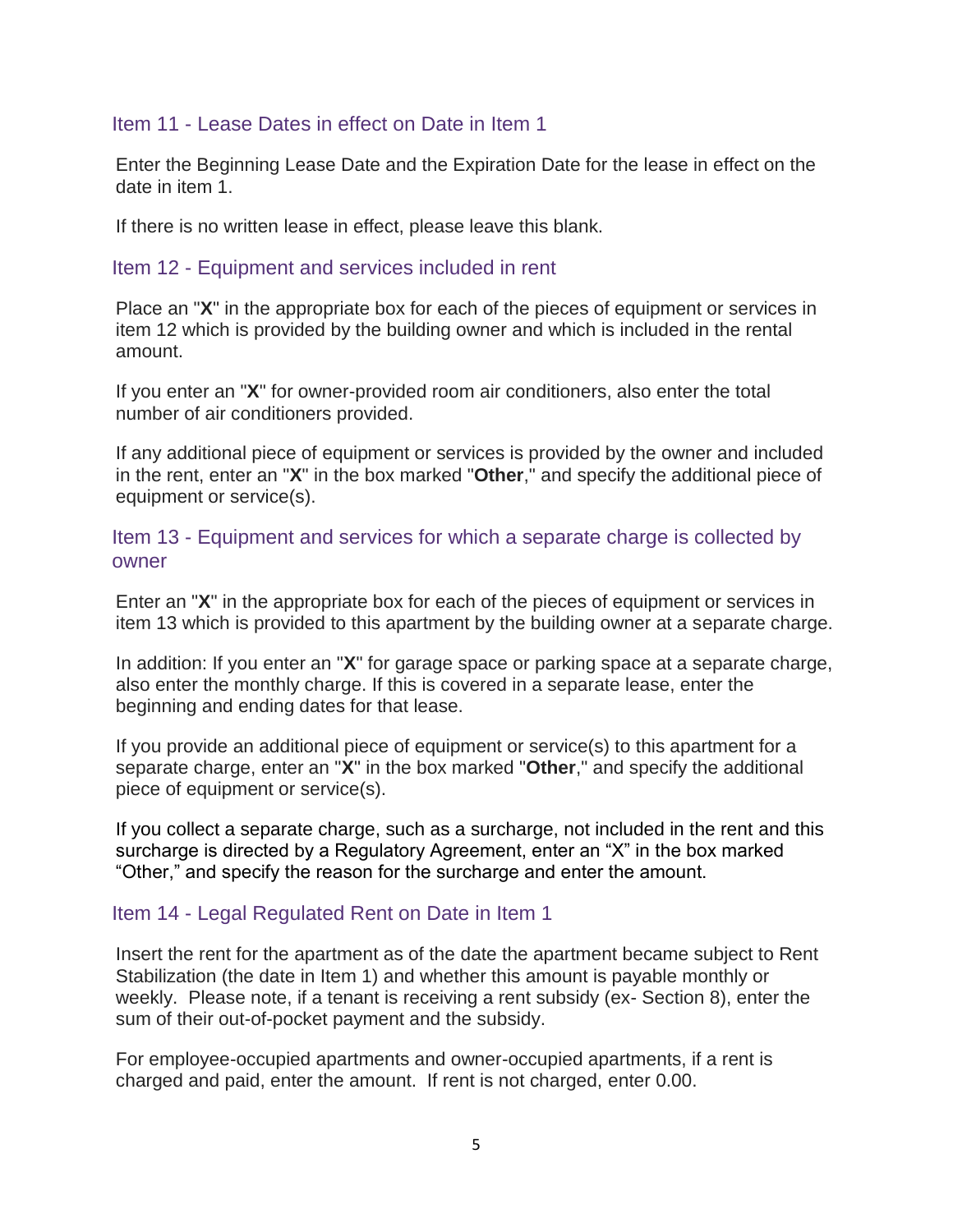For commercial/professional or non-residential use apartments, enter 0.00.

If the building is operated exclusively for charitable purposes on a non-profit basis, or the tenant is affiliated to a not-for-profit institution, and you are asserting Temporary Exemption, enter 0.00.

### Item 15a - Actual Rent Paid on Date in Item 1

There may be situations where pursuant to government Regulatory Agreement, the registration of more than one rent is required. If you are in possession of such an agreement, enter the actual rent paid, which may be lower than the Legal Rent.

Please note, in situations where the tenant may be receiving a government subsidy that reduces their out-of-pocket payment, please do not enter the out-of-pocket payment in this field.

Please note, the inclusion of a lower rent will not be recognized by DHCR unless required by a government Regulatory Agreement.

Owners are also advised that occupants/tenants will have the right to file a Fair Market Rent Appeal (FMRA) with the DHCR.

### Item 15b - Reason for Difference

If an Actual Rent is entered, give the reason for the difference in item 15b.

If you have a regulatory agreement requiring you to register more than one rent, then place an "**X**" in the box marked "**Other**". And in the space provided, enter a brief name of the agreement.

Please note, the inclusion of a lower rent will not be recognized by DHCR unless required by a government Regulatory Agreement.

### Item 16a - Reason for Initial Apartment Registration

Put an "**X**" in the box marked "**Other**," and enter the phrase "ETPA Adoption".

### Item 16b - Initial Apartment Registration Status

For all apartments, place an "**X**" in the box labeled "**Stabilized/ETPA**".

NOTE: if the tenant residing in the apartment on the date it became subject to Rent Stabilization was paying a rent at or above the deregulation threshold then in effect, said apartment is subject to Rent Stabilization. If the tenant in occupancy on the date in item 1 is not still in occupancy, the tenant currently in occupancy must receive the tenant's copy of this Initial Apartment Registration form indicating the prior tenant's rent. If said current tenant is being charged a rent at or above the Deregulation Threshold, the tenant should be served with the Deregulation Notice, HRVD-N, and the permanent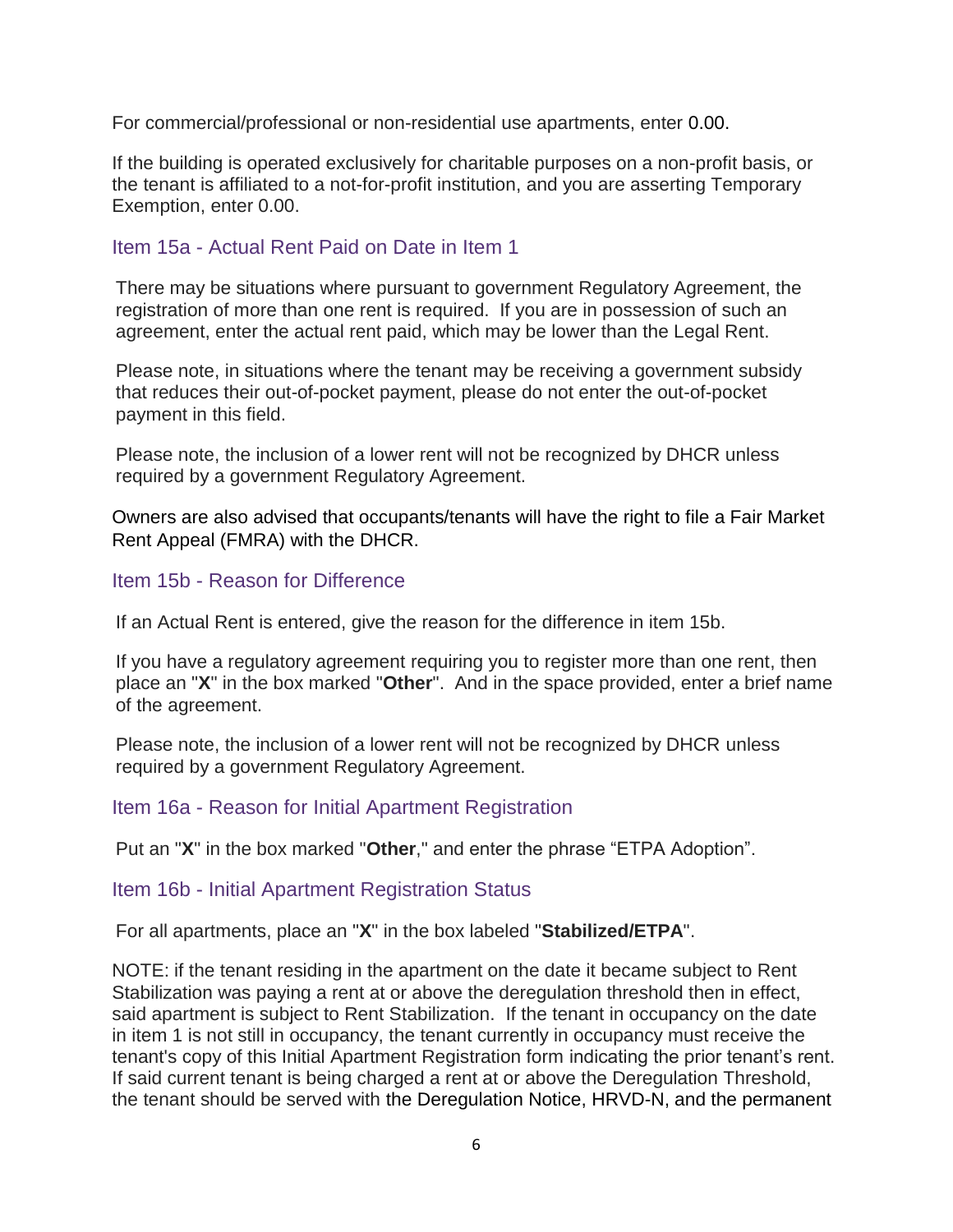exemption status should be noted and filed **on the next Annual Registration**. Owners are also advised that occupants/tenants will have the right to file a Fair Market Rent Appeal (FMRA) with the DHCR.

There is an exception for Permanently exempt apartments. If the apartment is Permanently Exempt, place an "X" in the box labeled "Exempt," and place an "**X**" in the box giving the appropriate reason for the exemption. The **only** appropriate reasons are identified as follows:

If the apartment is used for commercial/professional or non-residential purposes without any residential use **and is reflected in the certificate of occupancy** for the building, place and "**X**" in the box labeled "**Commercial/Professional**".

If the apartment is in a cooperative or condominium and is occupied by the owner or a non-protected tenant, place an "**X**" in the box marked "**Coop/Condo Occupied by Owner or Non-Protected Tenant**".

### Item 17 - Owner/Managing Agent Name

Put the name and address of the preparer and place an "**X**" in the box next to the designation (Owner, Managing Agent or Coop/Condo Owner) which describes the preparer.

# Instructions for handling the tenant's copy of the Initial Apartment Registration form RR-1(i)

Address an envelope with the Initial Apartment Registration form enclosed to the tenant occupying the apartment on the date in item 1, unless that tenant has vacated. If that tenant has vacated, mail it to the current tenant, or if the apartment is currently vacant, mail it to the next tenant to occupy the apartment. **In all cases delivery must be via certified mail.**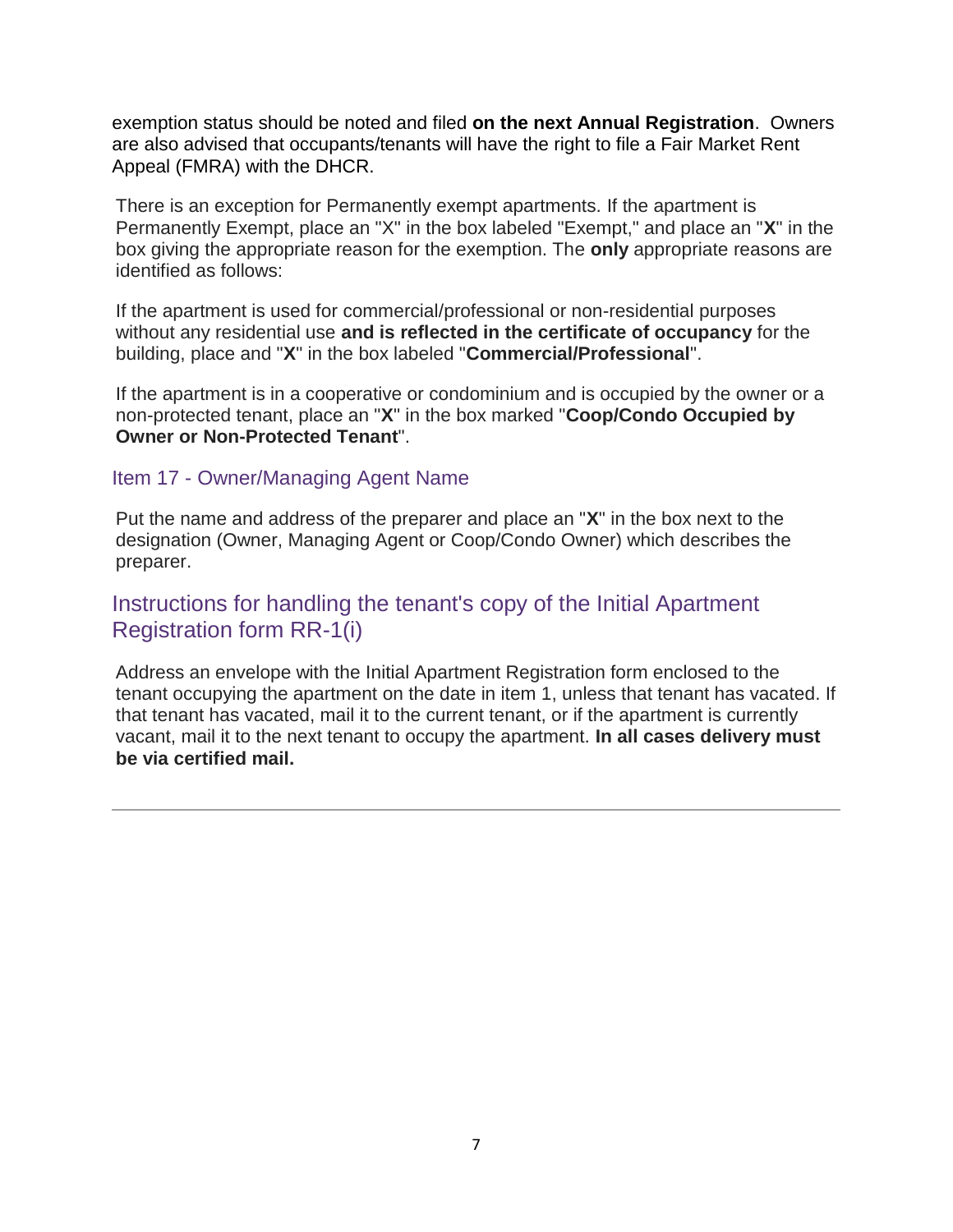# Building Registration

# How to complete form RR-2(I) Initial Building Registration

**One Initial Registration Summary form must be submitted for each building being registered. One copy must be signed and notarized and returned to DHCR. The other copy is retained by the owner.** The numbers below refer to the numbers in the entry boxes on the Initial Registration Summary form RR-2(i).

Item 1 - Building ID Number/Building Type

Do not complete this item. DHCR will assign a Building ID Number upon receipt of your submission. You will be notified of the number assigned by mail.

Items - 2-5 Building Street Address

Copy the building information exactly as it appears in items 4 to 7 of the Initial Apartment Registration form RR-1(i).

Items 6-11 - Owner Name and Address

Enter the name, address, telephone number, and email address of the building owner. For a coop, enter the cooperative's corporate name, address and telephone number. For a condominium, enter the name, address, and telephone number of the homeowner's association.

## Items 12-17 - Managing Agent Name and Address

Enter the name, address, telephone number, and email address of the managing agent.

Item 18 - Date Building Became Subject to Rent Stabilization

Enter the date on which the building became subject to Rent Stabilization, which is September 5, 2018.

## Item 19 - Building Status/Description/Financing Programs

"**Class A**" multiple dwelling refers to multiple dwellings which are occupied, as a rule, for permanent residence purposes. This class includes apartment hotels, and all other multiple dwellings except "Class B" multiple dwellings.

"**Class B**" multiple dwelling refers to multiple dwellings which are occupied, as a rule, transiently, as the more or less temporary abode of individuals or families who are lodged with or without meals. This class includes hotels, SRO's and rooming houses.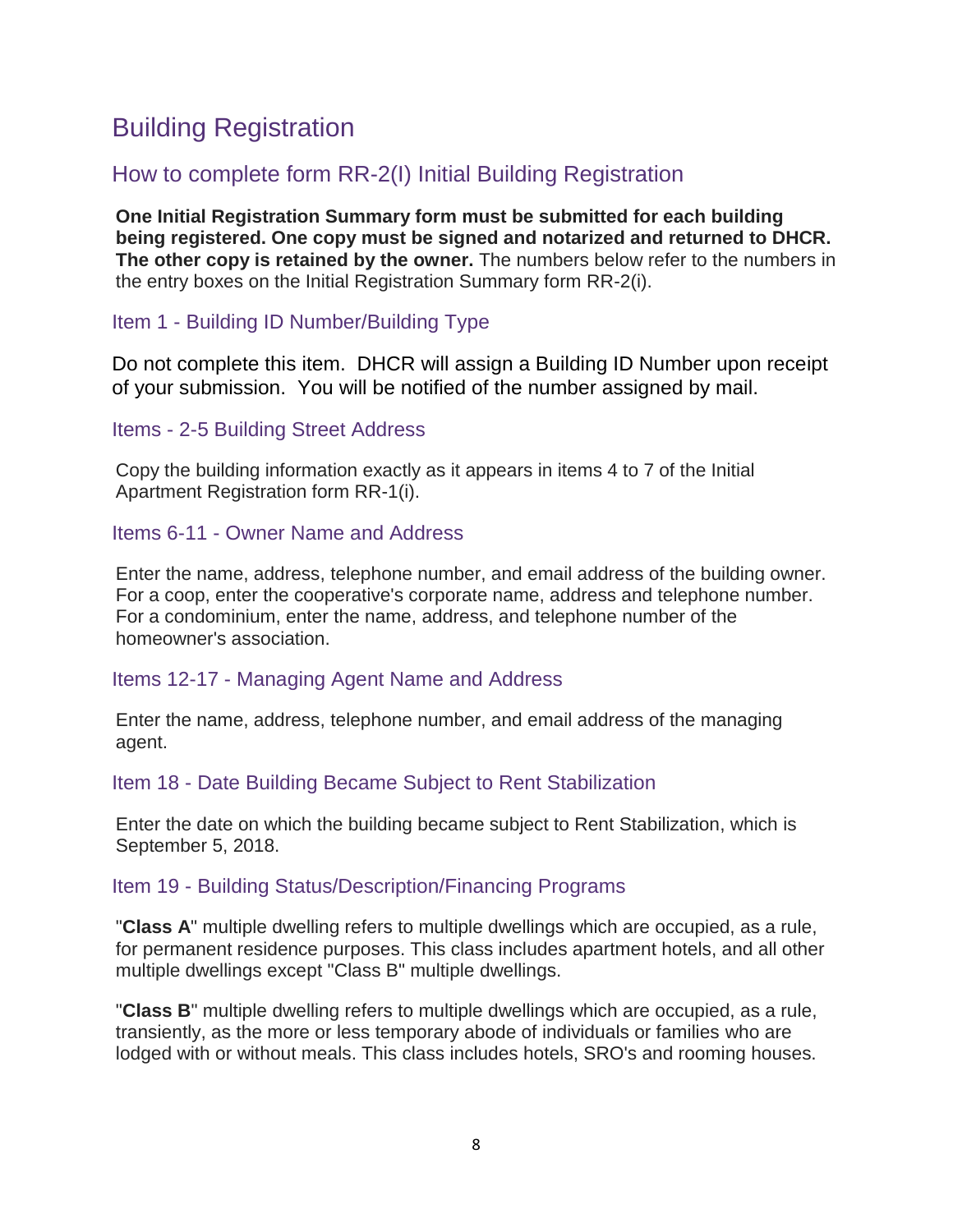### **Building Description**

A "**Hotel**" is an inn having thirty or more sleeping rooms.

"**Single Room Occupancy (SRO)**" consists of occupancy by one or two persons of a single room, or of two or more rooms which are joined together, separated from all other rooms within an apartment in a multiple dwelling, so that the occupant or occupants thereof reside separately and independently of the other occupant or occupants of the same apartment. When a Class A multiple dwelling is used wholly or in part for single room occupancy, it remains a Class A multiple dwelling.

"**Garden Apartment Complex**" consists of certain attached, detached, or semidetached dwelling units, containing six or more housing accommodations having common facilities such as a sewer line, water main, or heating plant and operated as a unit under common ownership.

### **Coop/Condo**

"**Non-Evict Coop/Condo Plan Effective Date**" The building has become a cooperative or a condominium without the right to evict any non-purchasing tenants. Enter the plan effective date.

"**Evict Coop/Condo Plan Effective Date**" The building has become a cooperative or a condominium with the right to evict non-purchasing tenants other than eligible senior citizens or eligible disabled tenants within a specified period of time. Enter the plan effective date.

"**Coop/Condo Plan Filed**" If a coop/condo conversion plan has been declared effective, or has been accepted for filing by the Attorney General's Office, place an "X" in the box. Give the date that the Plan was declared effective, or if not yet effective, give the date that the Plan was accepted for filing.

### **Financing Programs**

For buildings subject to government regulatory agreements, enter a brief name of the agreement under **"Other"**.

Item 20 - Types of Units in Building

Enter the number of units of each type in the building.

Item 21 - Total Number of Apartment Forms Submitted

Enter the total number of apartment forms being submitted.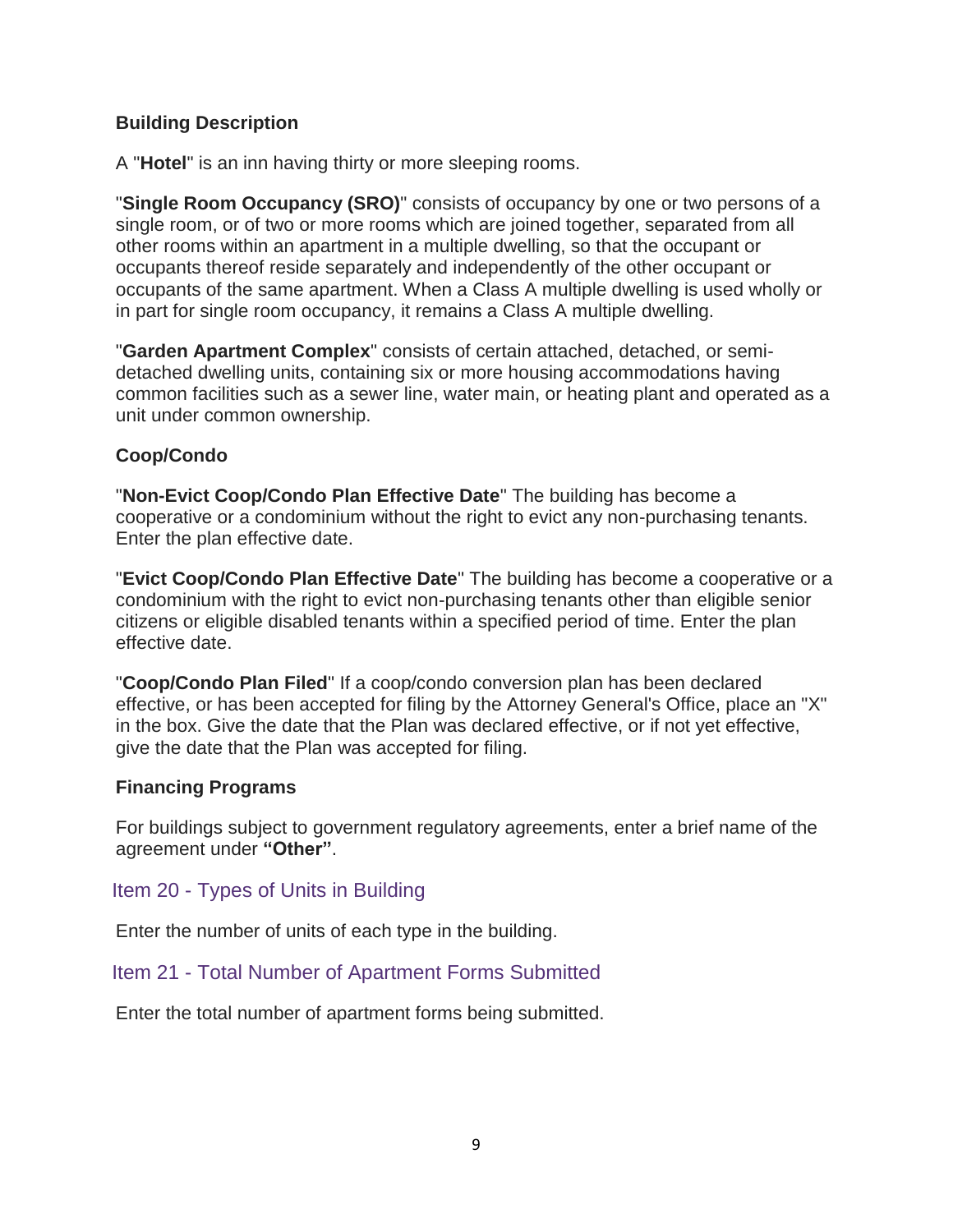### Item 22 - Affirmation and Certification

This item must be completed either by the individual owner, the building's managing agent, or an officer or partner of the corporation or partnership that owns the building. If the building is owned by a cooperative corporation or a condominium association, the signature must be that of the corporation or association president or the managing agent acting on behalf of that entity. The corporation or association name must be printed on the line provided. The signature in this section should be made before a notary public.

# Services Registration

# Completing the Initial Building Services Registration form RR-3(i)

#### **One Initial Building Services form must be submitted for each building being registered for the first time. One copy must be posted in the lobby of the building, one copy is returned to DHCR, and one copy is retained by the owner.**

The numbers below refer to the numbers in the entry boxes on the Initial Building Services Registration form RR-3(i).

### Item 1 - Building ID Number and Type

Do not complete this item. DHCR will assign a Building ID Number upon receipt of your submission. You will be notified of the number assigned by mail.

### Items 2-5 - Building Address

Copy the building information exactly as it appears in items 4-7 of the Initial Apartment Registration form RR-2(i).

### Items 6-11 - Managing Agent Information

Enter the name, address, and telephone number of the managing agent if applicable.

### Item 12 - Floors

Enter the number of floors/stories in the building.